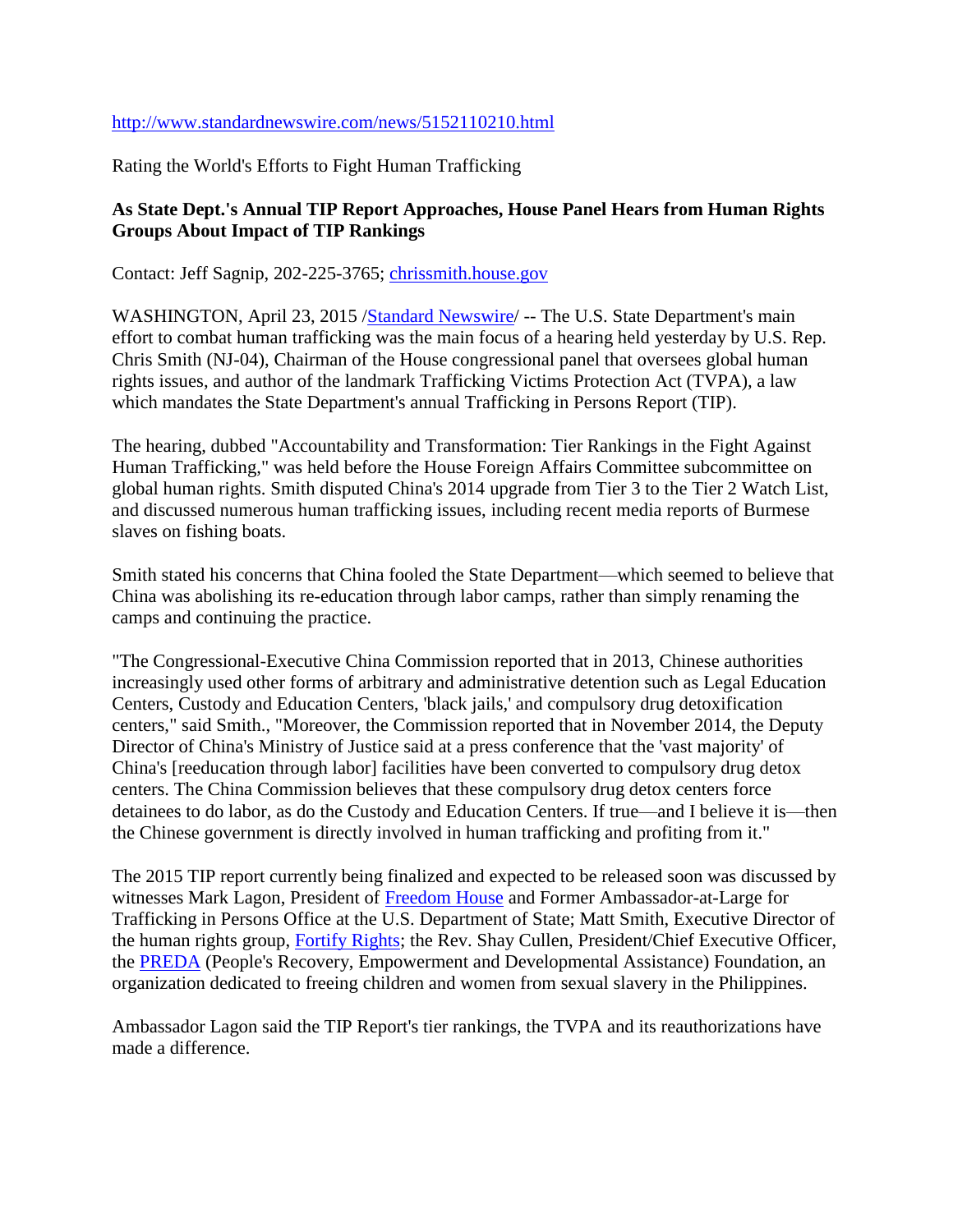"Seriously researched and credible reports assessing the performance of governments in protecting the dignity of those living and working in their borders have a demonstrable impact," Lagon said. "The history of the TIP Report shows it has focused the minds of governments on change. Instead of stigma falling upon the victims of human trafficking, including in migrant labor and the sex industry, it places constructive stigma on those governments not doing enough to prevent their victimization, to assist them, and to hold their tormenters to account. Freedom House knows that well-documented reports giving grades to nations (including the United States and other Western states), like its Freedom in the World survey has for 43 years, gets the attention of authorities." [Click here to read Lagon's testimony.](http://docs.house.gov/meetings/FA/FA16/20150422/103357/HHRG-114-FA16-Wstate-LagonM-20150422.pdf)

Rev. Cullen testified that some of these small children are victims of human trafficking brought into the city to beg for organized criminal syndicates or to be exploited as drug couriers.

"The human trafficking of youth and children for sexual exploitation some as young as 18 months old to 14-year-old are procured for pedophiles, video making and for commercial sexual exploitation in sex bars where they are exploited by sex tourists some being U.S. Nationals," Cullen said. [Click here to read Cullen's testimony.](http://docs.house.gov/meetings/FA/FA16/20150422/103357/HHRG-114-FA16-Wstate-CullenF-20150422.pdf)

Matt Smith of Fortify Rights said the annual TIP Report and tier-ranking system demonstrates how impactful legislation can contribute to the realization of fundamental human rights worldwide.

"Officials from governments throughout Southeast Asia have told us it is a priority for them to combat human trafficking as a direct result of the annual TIP report and tier-ranking system. This is a monumental achievement," Matt Smith said. [Click here to read his statement.](http://docs.house.gov/meetings/FA/FA16/20150422/103357/HHRG-114-FA16-Wstate-SmithM-20150422.pdf)

"We also need to look at ourselves, and ask too whether we are complicit in abetting trafficking, perhaps unwittingly," Smith said, referencing an Associated Press investigation that documented Thai boats picking-up seafood in Indonesia that is caught by Burmese slaves who, when not at sea, are kept in cages on remote Indonesian islands. The seafood is believed to have been taken back to Thai ports, processed and ultimately bought by unknowing consumers around the world, including in the U.S.

"Much of the tainted seafood may have entered the supply chain to reach the shelves of American grocery stores and, through vendors such as Sysco, have landed on the plates of our service men and women," Smith said.

Smith directly addressed those who think that the American TIP reports embarrasses allies and undercuts efforts to cultivate friendly ties around the globe.

"Two of our closest allies, Israel and South Korea, at one point were both on Tier 3, the worst rank," Smith said. "I remember meeting with their Ambassadors who had files demonstrating to all of us and anyone who would listen the measures they were taking to mitigate this terrible crime. And both of those countries got off Tier 3 when they backed words with substantive action. Rather than alienating them, the exercise underscored that friends watch out for each